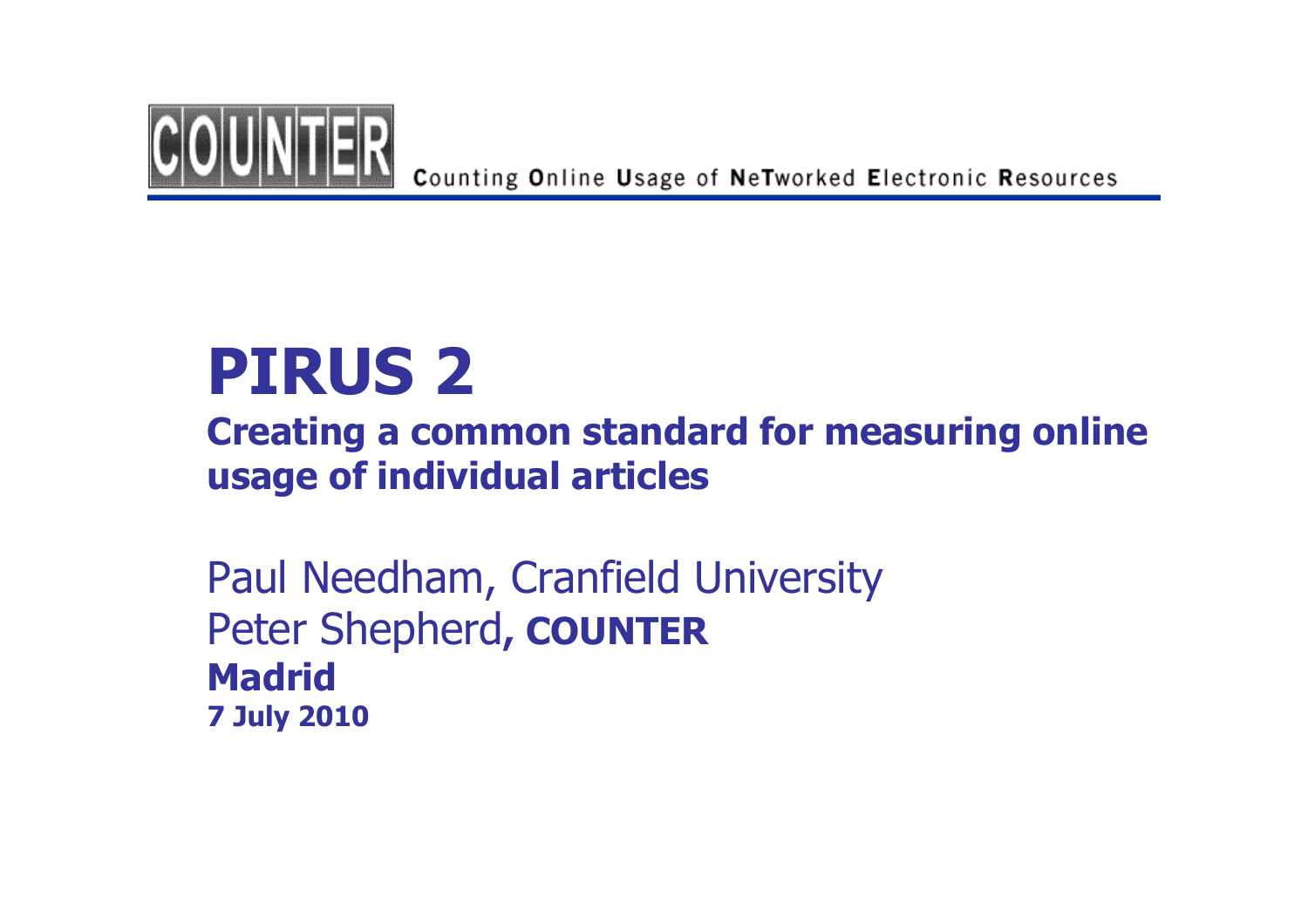

### П **Sponsored by JISC**

- ٠ UK Joint Information Systems Committee
- П **PIRUS 1** completed in January 2009
	- ▔ ■ Lead by COUNTER
	- Report available a **Report available at:** http://www.jisc.ac.uk/media/documents/programmes/pals3/pirus finalreport.pdf
- П **PIRUS 2, October 2009-December 2010** 
	- ▔ **Lead by Mimas and Cranfield University**
	- ▔ Primary project team members: Mimas, Cranfield, COUNTER, CrossRef, Oxford University Press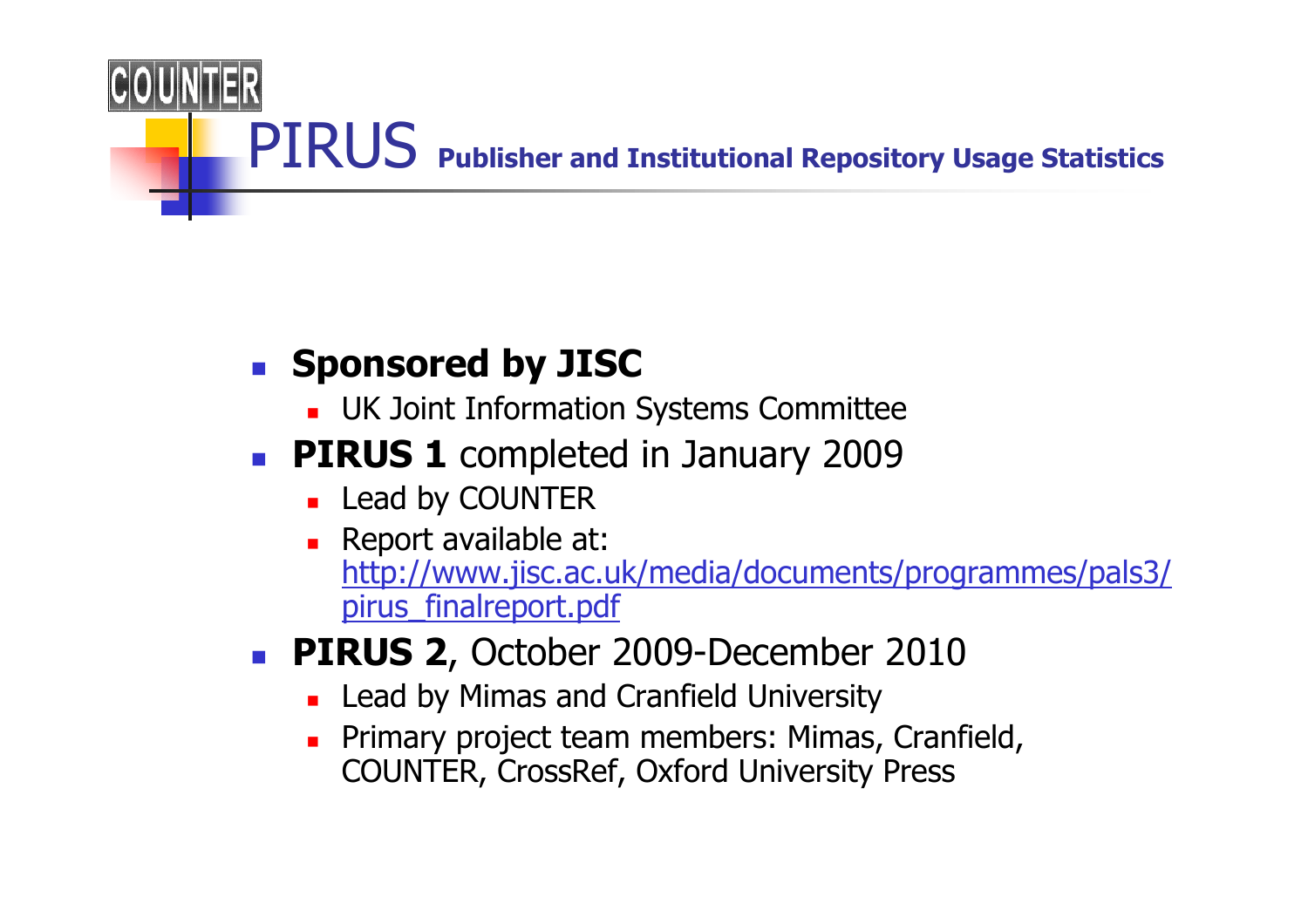## Usage statistics and journal metrics

### $\sim$ COUNTER

- **Sets the standard for vendor-generated online usage statistics**
- П Covers over 15,000 full-text online journals

http://www.projectCounter.org

- $\sim$  MESUR
	- **Enriches the toolkit used for the assessment of the impact of scholarly** communication items with usage data
	- **Has created a map of science based on usage data**

http://www.mesur.org/

### $\sim$ Journal Usage Factor

П Assess the feasibility of Journal Usage Factor as an alternative metric to Journal Impact Factor

http://www.uksg.org/usagefactors

### $\mathcal{L}_{\text{max}}$ PIRUS

Aims to provide, publishers, repositories and other organizations with a  $\blacksquare$ common standard for measuring usage at the individual article (item) level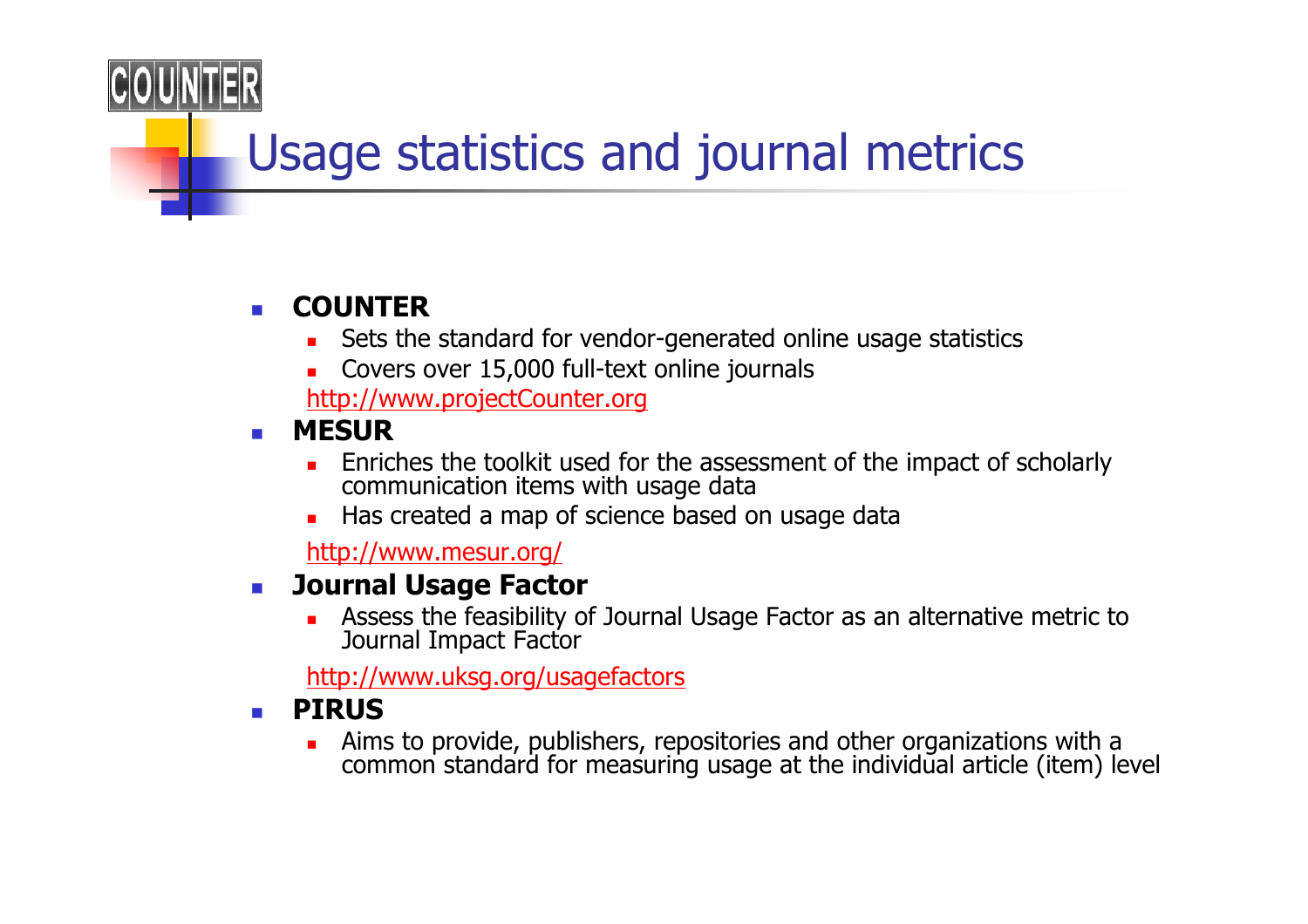

## Increasing interest in article-level usage

- $\overline{\phantom{a}}$ **More journal articles hosted by Institutional and other Repositories**
- F. **Authors and funding agencies are increasingly interested** in a reliable, global overview of usage of individual articles
- **Diamage becoming an alternative, accepted measure** of article and journal value
	- $\blacksquare$  Knowledge Exchange repor **K** Knowledge Exchange report recommends developing standards for usage reporting at the individual article level
	- П **Usage-based metrics being considered as a tool for use in the UK** Research Excellence Framework and elsewhere.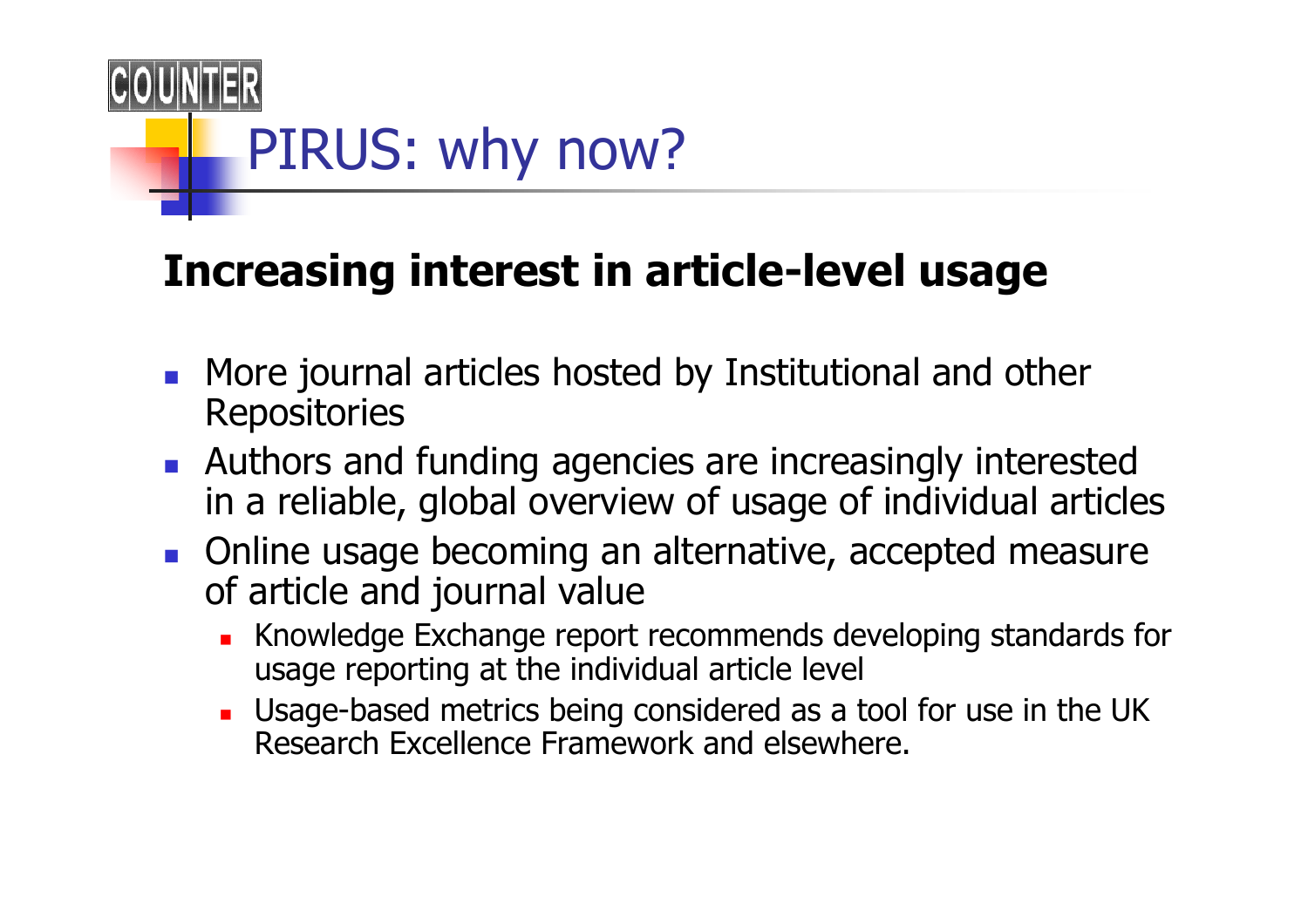

## Article-level usage metrics now more practical

- F. **Implementation by COUNTER of XML-based usage** reports makes more granular reporting of usage a practical proposition
- F. **Implementation by COUNTER of the SUSHI protocol** facilitates the automated consolidation of usage data from different sources.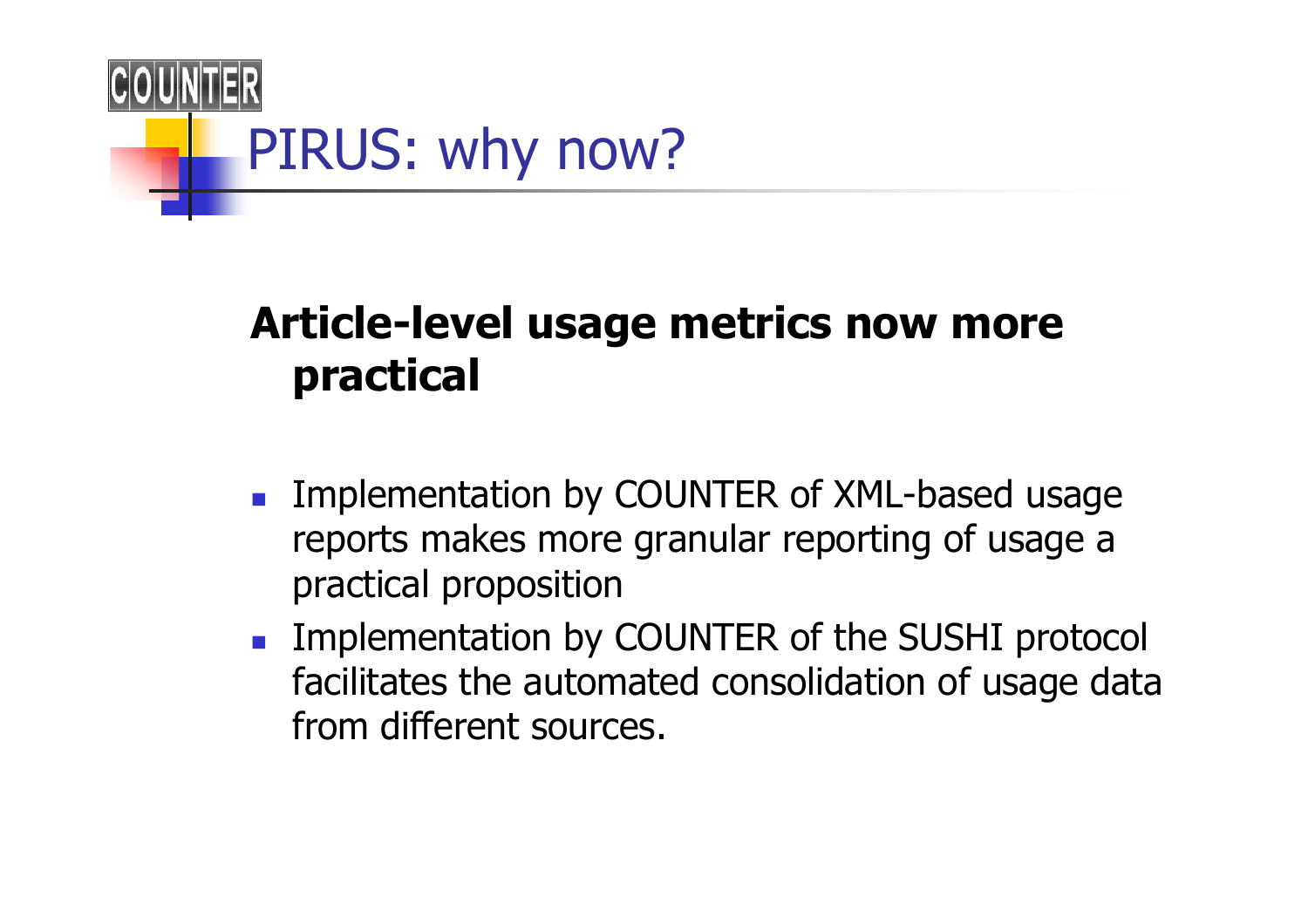

- An article may be available from:-
	- × **The main journal web site**
	- × ■ Ovid
	- × ■ ProQuest
	- × **PubMed Central**
	- × Authors' local Institutional Repositories
- If we want to assess article impact by counting usage, how can we maximise the actual usage that we capture?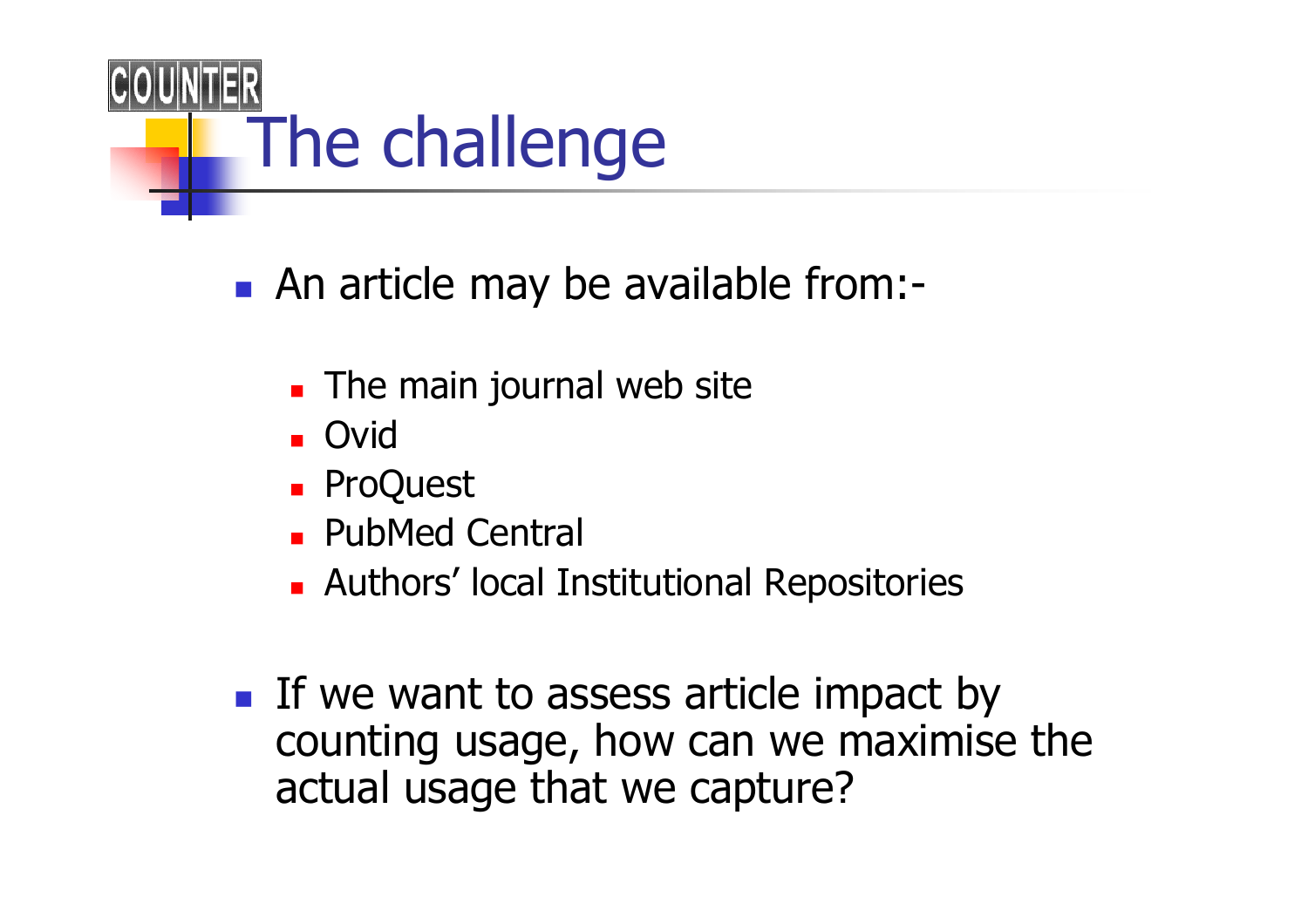

■ To develop a global standard to enable the recording, reporting and consolidation of online usage statistics for individual journal articles hosted by Institutional Repositories, Publishers and other entities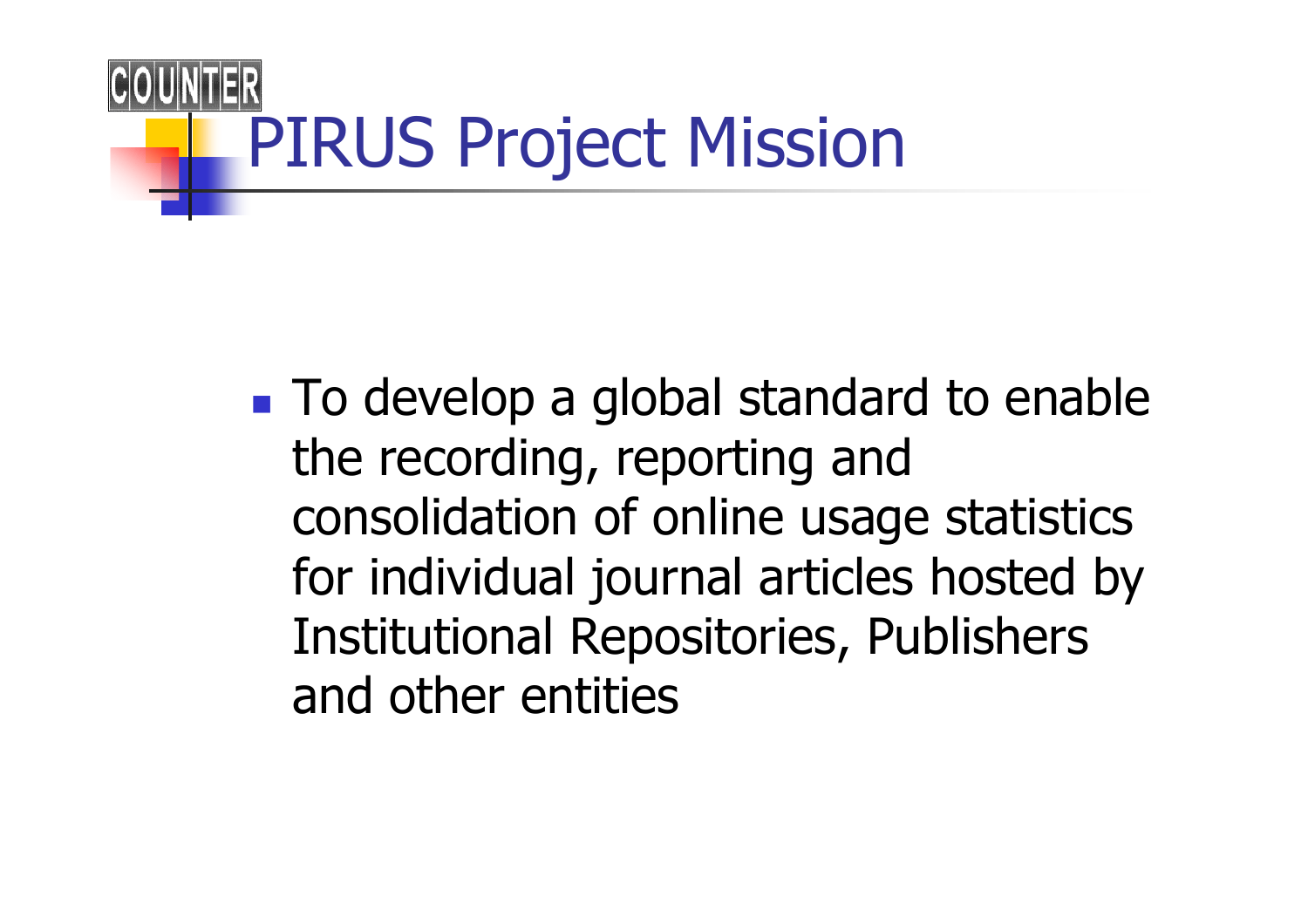

- Develop COUNTER-compliant usage reports<br>at the individual article level
- Create guidelines which, if implemented, would enable any entity that hosts online journal articles to produce these reports
- M **Propose ways in which these reports might be consolidated at a global level in a standard** way.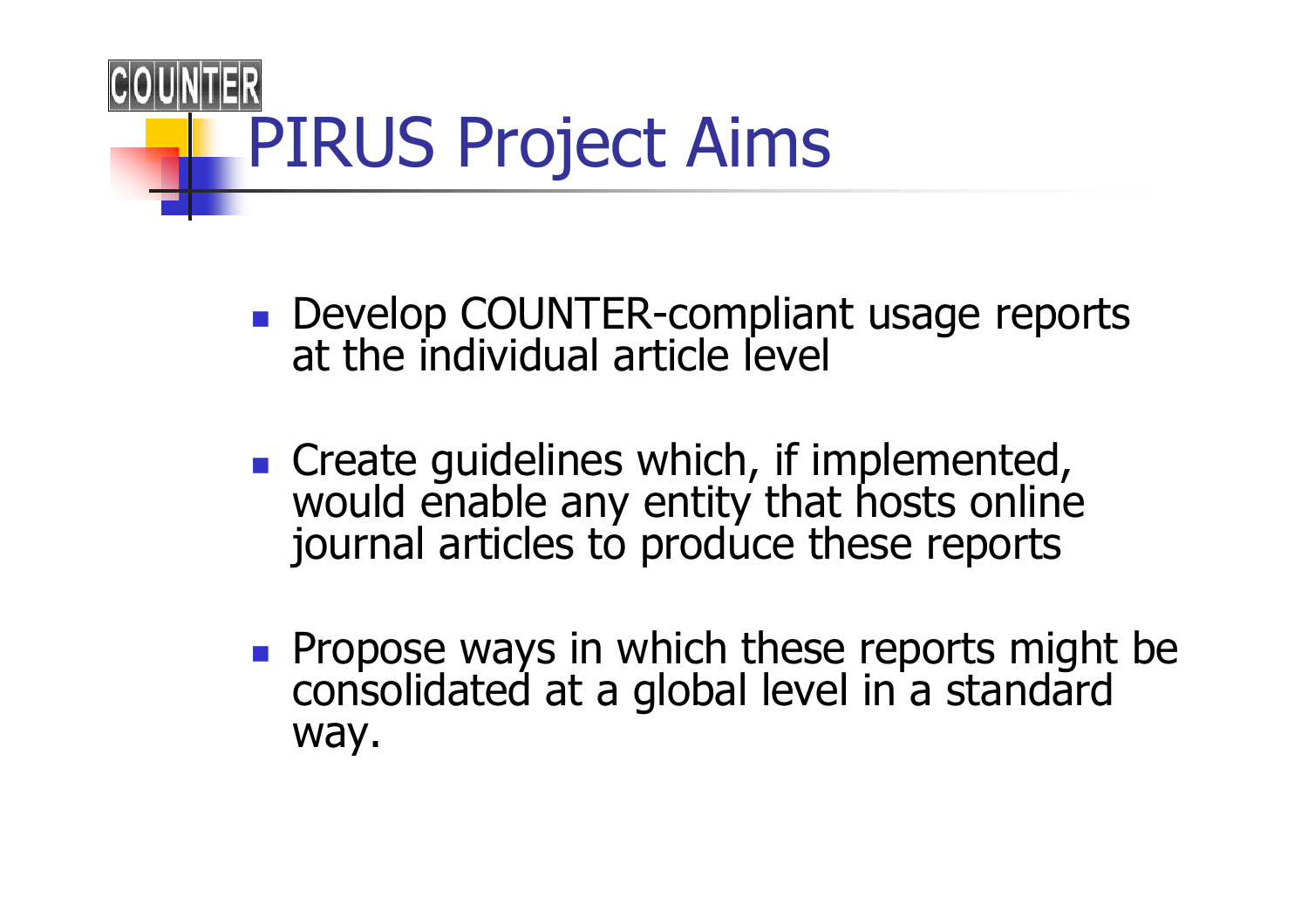

- F. Reliable usage data will be available for journal articles, wherever they are held
- $\blacksquare$  Repositories will have access to from open source software that will allow them to produce standardised usage reports from their data
- П Digital repository systems will be more integral to research and closely aligned to research workflows<br>and environments
- П **The authoritative status of PIRUS2 usage statistics**  will enhance the status of repository data and content
- П  $\blacksquare$  The standard can be extended to cover other categories of content stored by repositories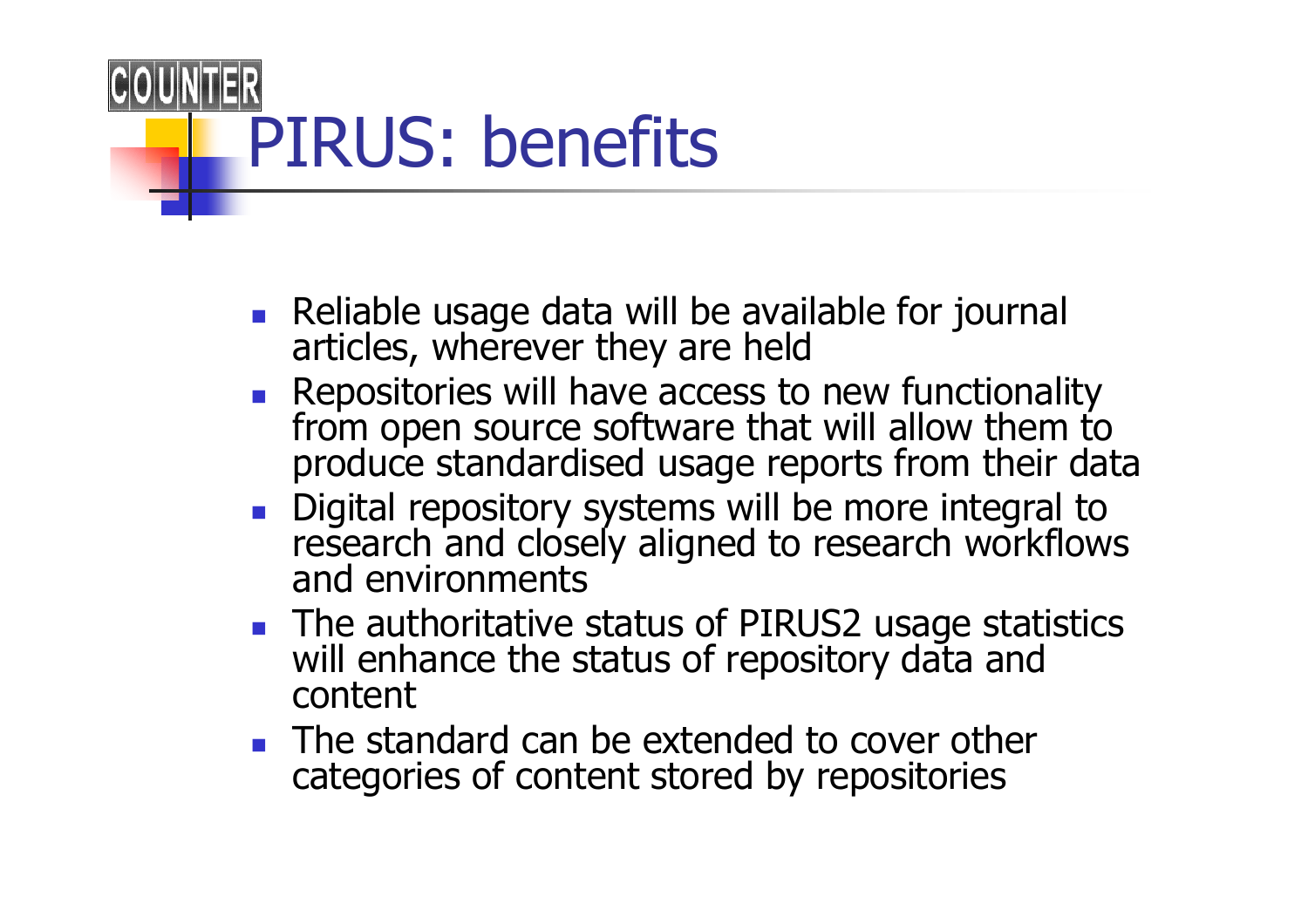# PIRUS1: publisher response

- $\mathcal{L}_{\text{max}}$ Majority enthusiasm for concept
- F. **All surveyed publishers use DOIs to identify all** versions of a single published work
- H. **Minority concern that article level reporting to** institutional customers is our goal
	- $\blacksquare$ It isn't
- H. **Concern about size of any reports providing usage** data at article level.
	- ▔ Not the intention of the project to recommend publishers produce reports relating to more than one article at a time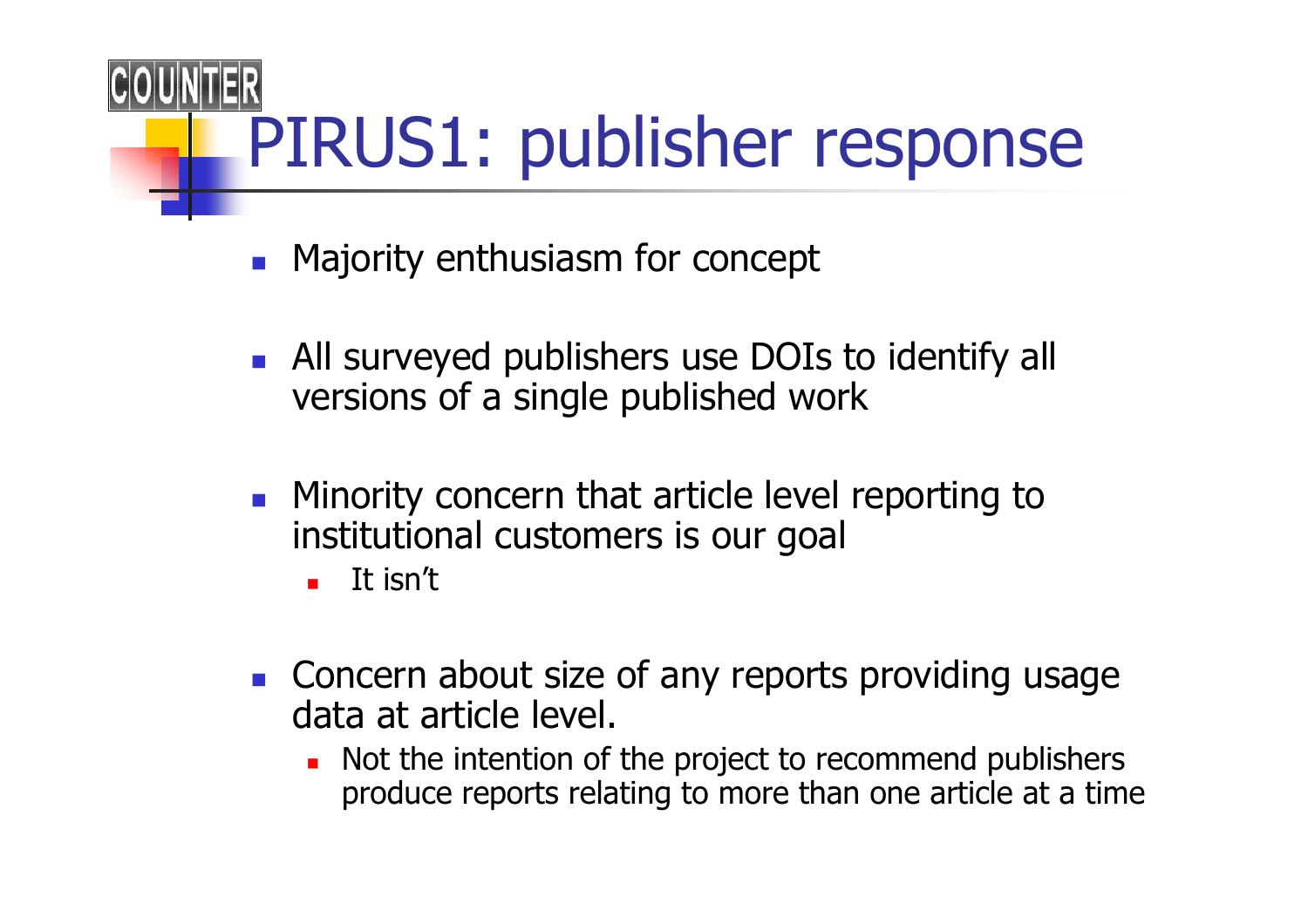# PIRUS1: repository response

GOOD NEWS

 $\blacksquare$  The over The overwhelming majority of respondents add DOIs<br>to their records - where they are available.

BUT…….

- П **No standard process for allocating DOIs in IRs**
- Great variation in the metadata element used to H. store them:-
	- ▔ **dc.description**
	- ▔ **dc.identifier**
	- ▔ dc.identifier type DOI
	- ▔ **dc.identifier.citation**
	- $\blacksquare$  dc.relation.isrefere **dc.relation.isreferencedby**
	- ▔ dc.rights
	- ▔ DOI
	- ▔ relation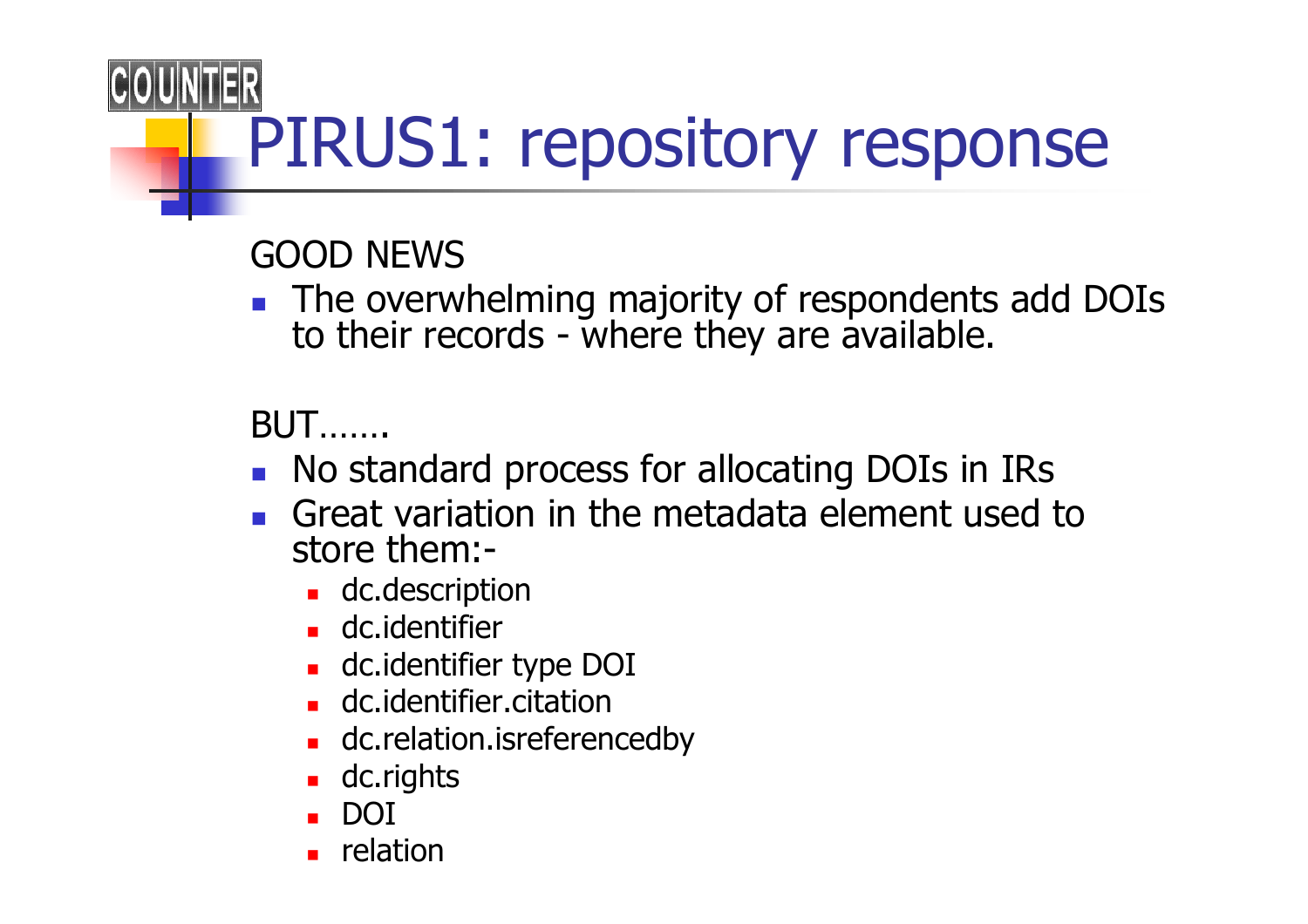

- 1. A proof-of-concept COUNTER-compliant XML prototype for an individual article usage report
- 2. A tracker code, to be implemented by repositories, that sends usage data as OpenURL Context Objects to either:
	- ▉ An external party
	- ▔ The local repository server
- 3. A set of scenarios for collecting usage data in different repository environments
- 4. A set of criteria for a central Clearing House that will create (where required), or collect and consolidate the usage statistics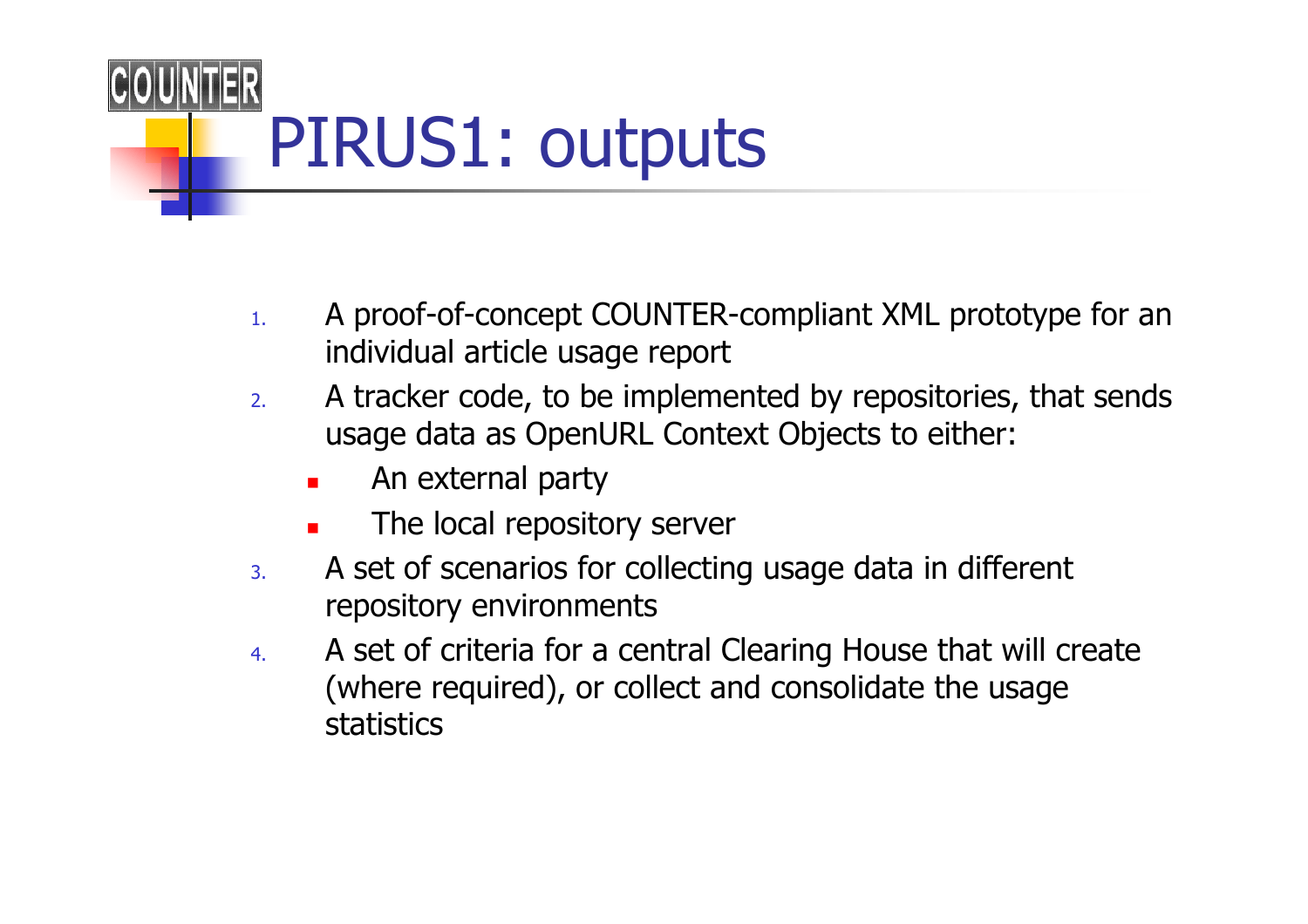

- П **Develop a suite of free, open access programmes to** support the generation and sharing of COUNTERcompliant usage data and statistics that can be extended to cover any and all individual items in repositories
- П **Develop a prototype article-level publisher/repository** usage statistics service
- F. **Define a core set of standard useful statistical reports** that repositories should produce for internal and external consumption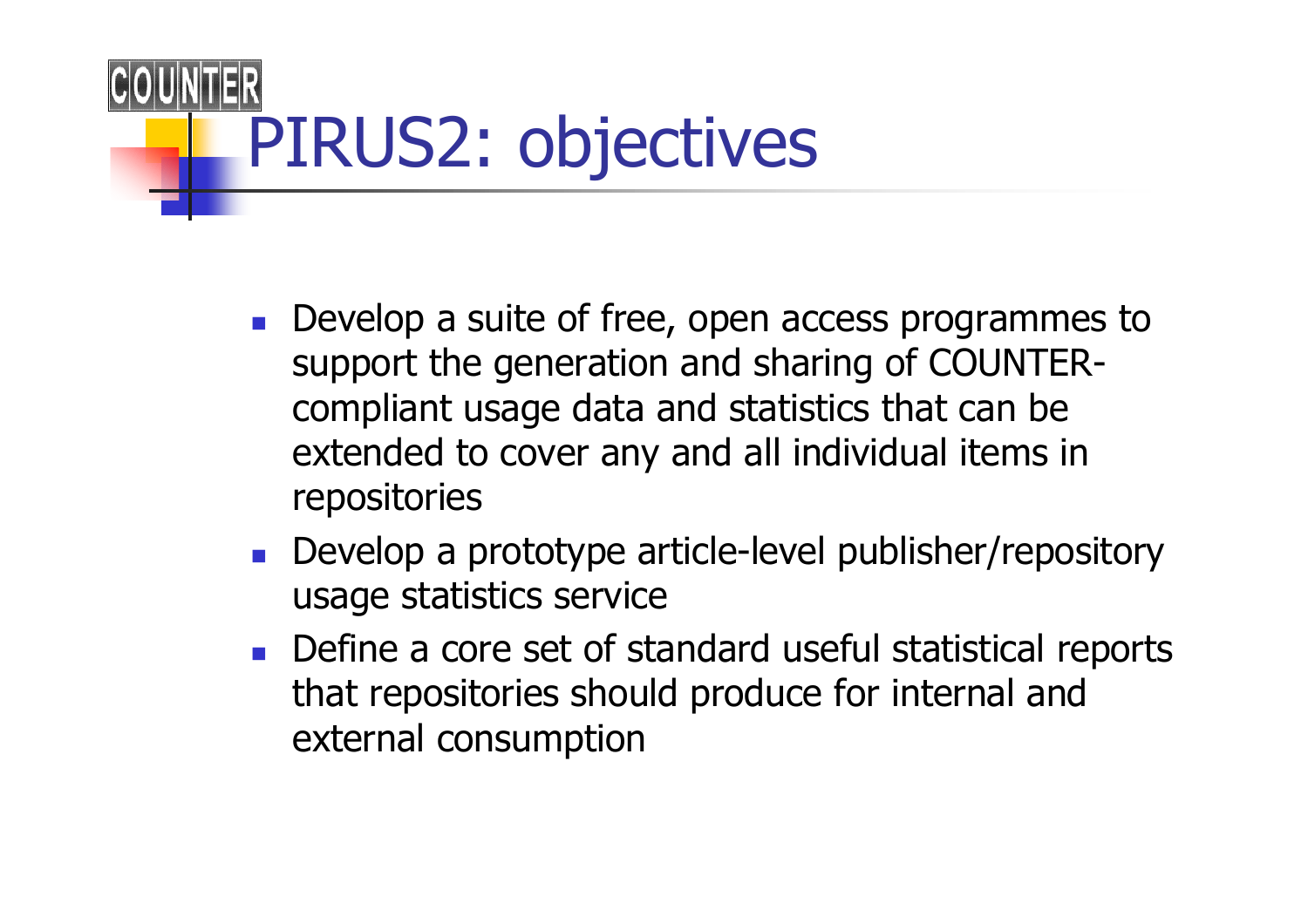- П **Technical aspects of project**
- П Gathering ... usage data and statistics<br>For full-text article downloads (pot record
	- ٠ For full-text article downloads (not record/abstract views)
	- ▔ **From repositories and publishers**
- H. ■ Consolidating …
	- ∎ ⊥n an article-i **IRED 19 In an article-level usage statistics demonstrator portal**
	- ٠ **Experiment and illustrate possibilities**
- П ■ Re-exposing …
	- u To authorize **To authorized third parties**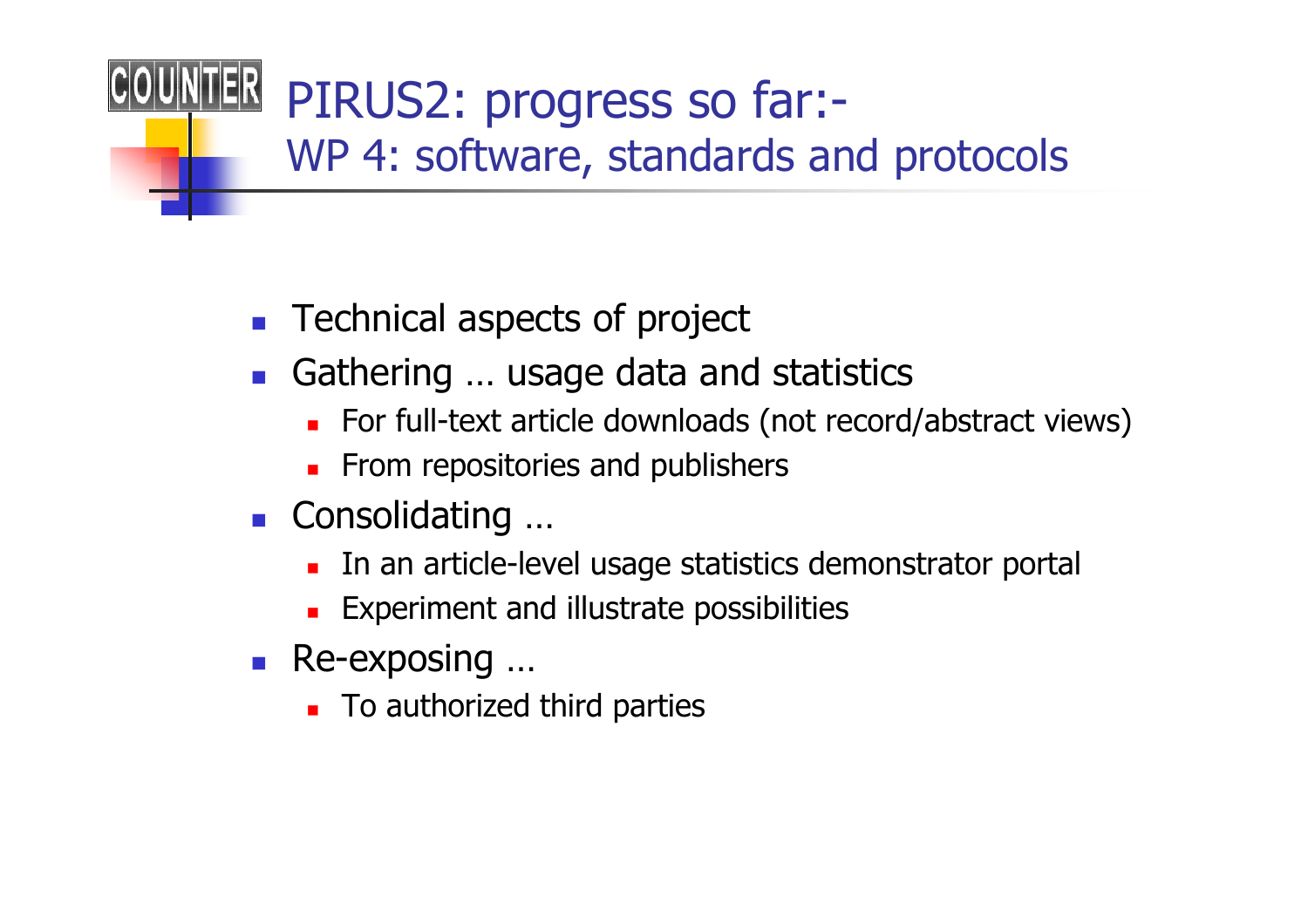

- П ■ Three scenarios for gathering ...
	- ▔  $\blacksquare$  (A) 'tracker' code – a server-side 'Google Analytics' for full-<br>text article downloads text article downloads
	- ٠ (B) OAI-PMH harvesting – protocol familiar to repositories
	- ▔ C) SUSHI - Standardized Usage Statistics Harvesting<br>Initiative Protocol – familiar to publishers Initiative Protocol – familiar to publishers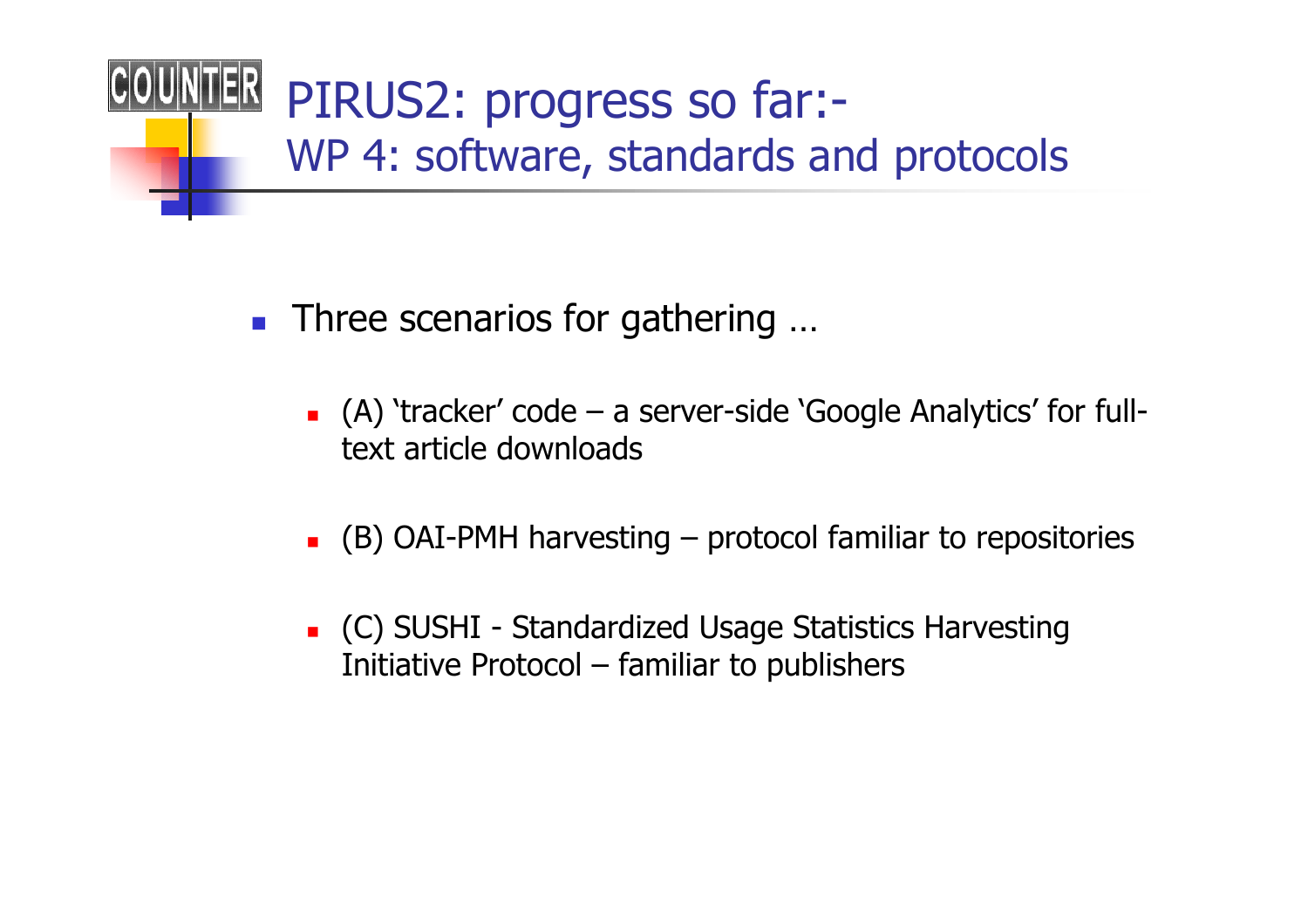- П Usage data from Repositories
- L. Scenarios (A) Tracker & (B) OAI-PMH
- $\blacksquare$  Usage data are exposed as:
	- (A) OpenURL Key-Value Pair Strings
	- (B) OpenURL Context Objects.
- OpenURL approach first suggested by MESUR. Taken forward in Europe under 'Knowledge Exchange' – an initiative involving DEFF, DFG, JISC and SURFfoundation, see: http://wiki.surffoundation.nl/display/standards/OpenURL+Context+Objects
- $\mathcal{C}^{\mathcal{A}}$ Usage data must be:
- filtered according to COUNTER rules to eliminate Robots and Double clicks
- □ Processed into monthly statistics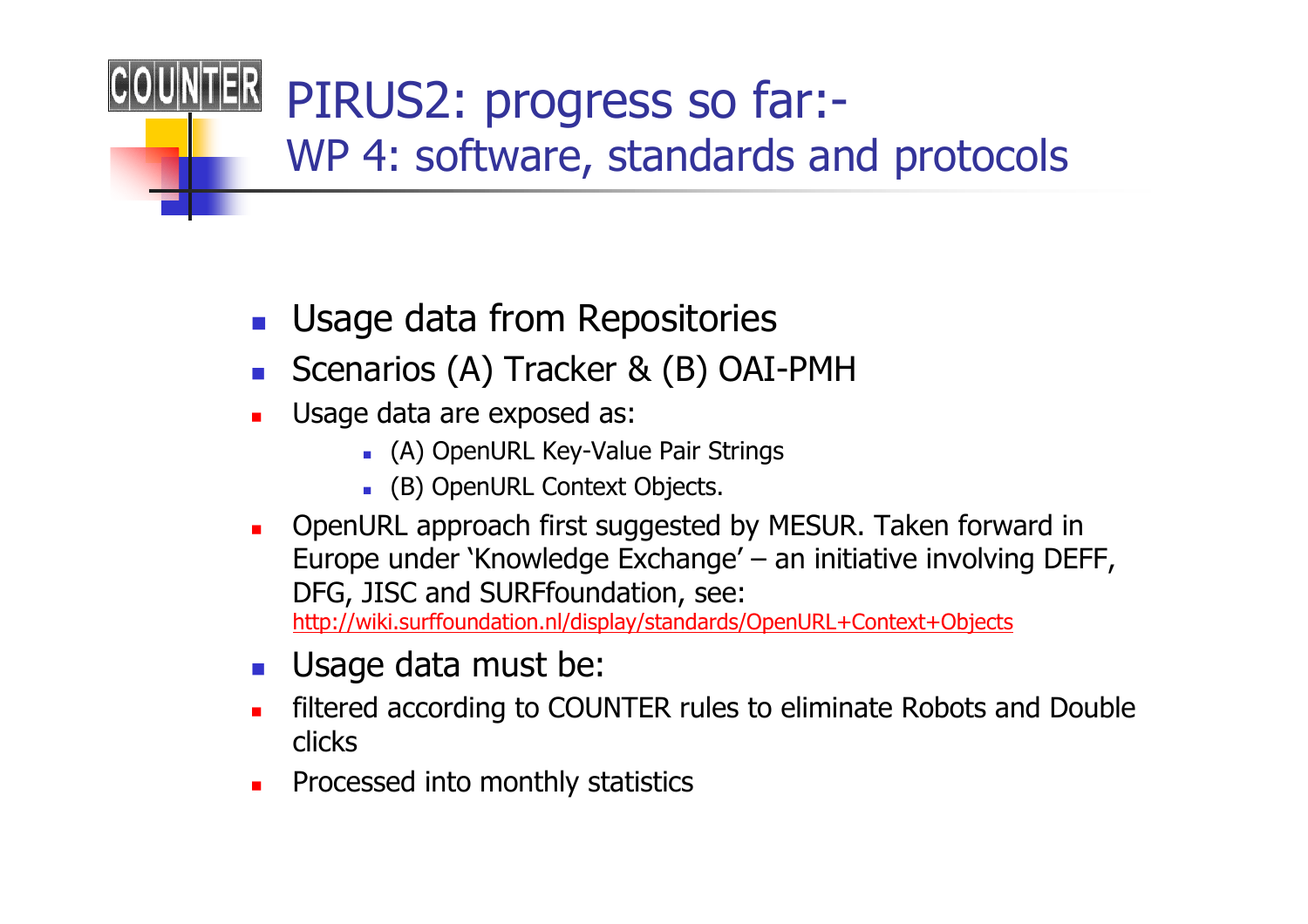- П Usage statistics from Publishers
- П ■ Scenario (C) SUSHI
- □ SUSHI - a SOAP-based web service used by publishers to expose COUNTER Release 3 compliant usage statistics to institutions andconsortia
- $\blacksquare$  Currently operates at journal level, e.g. JR1 report: Number of Successful Full-Text Article Requests by Month and Journal
- П **PIRUS2 has devised a proposed COUNTER Article Report 1** (AR1) Report: Number of Successful Full-Text Article Requests by Month and DOI
- П **Usage statistics are pre-filtered according to COUNTER** rules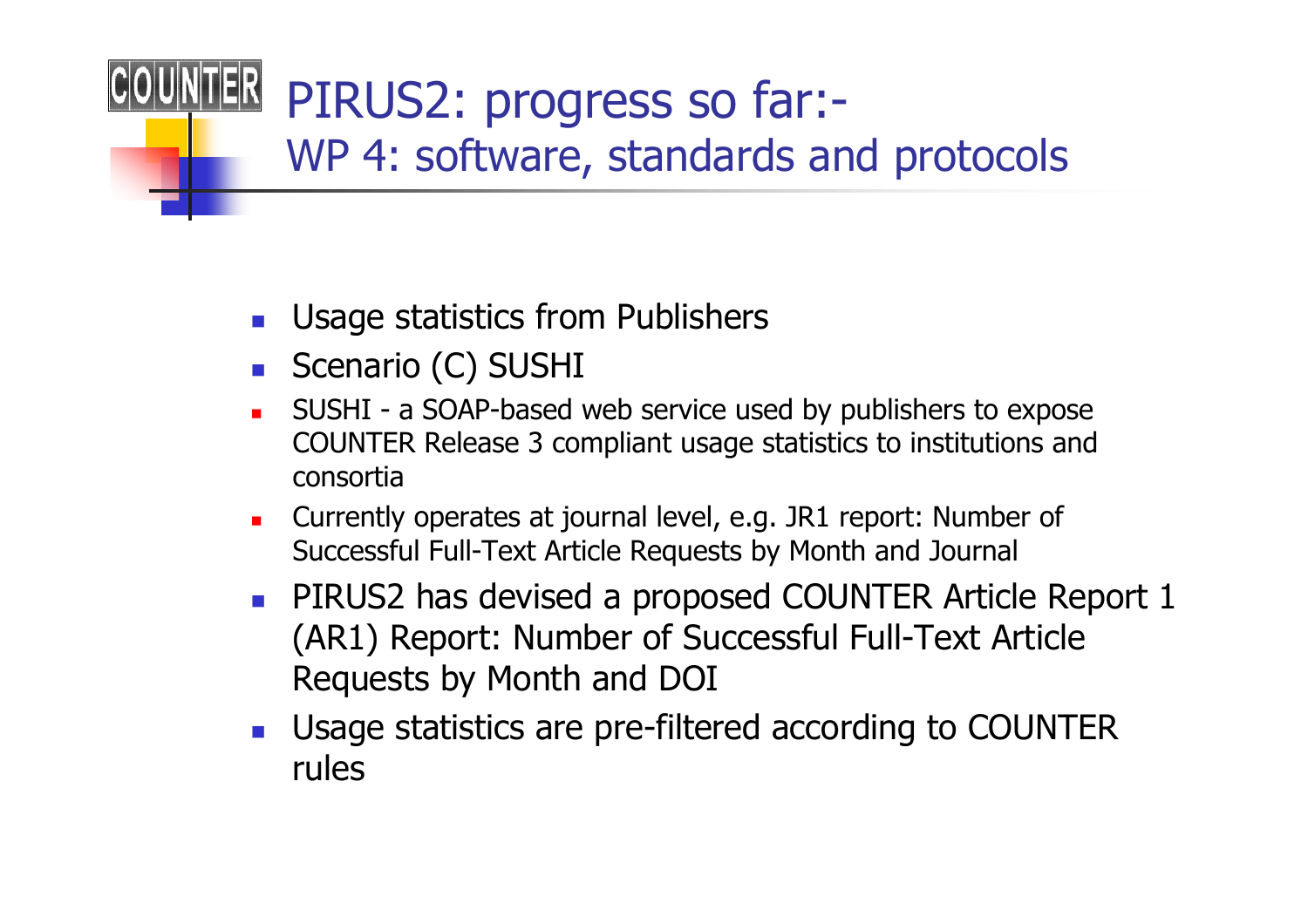### p. **PIRUS2 Repository software plug-ins/extensions**

- **D**space developed by @mire<br>Fariate developed by Tim Br
- **Eprints developed by Tim Brody, Southampton University**<br>Federal developed by Pen O'Ctean, Oxford University
- Fedora developed by Ben O'Steen, Oxford University<br>Links and downloads an BIBUS2 areject web site
- ▉ Links and downloads on PIRUS2 project web site
- PIRUS2 AR1 Report
	- **SUSHI ultimately**
	- □ Currently working with AR1 reports in MS Excel/CSV format from participating publishers
	- $\blacksquare$  Draft AR1 report in MS-Excel and XML available on PIRUS2 project web site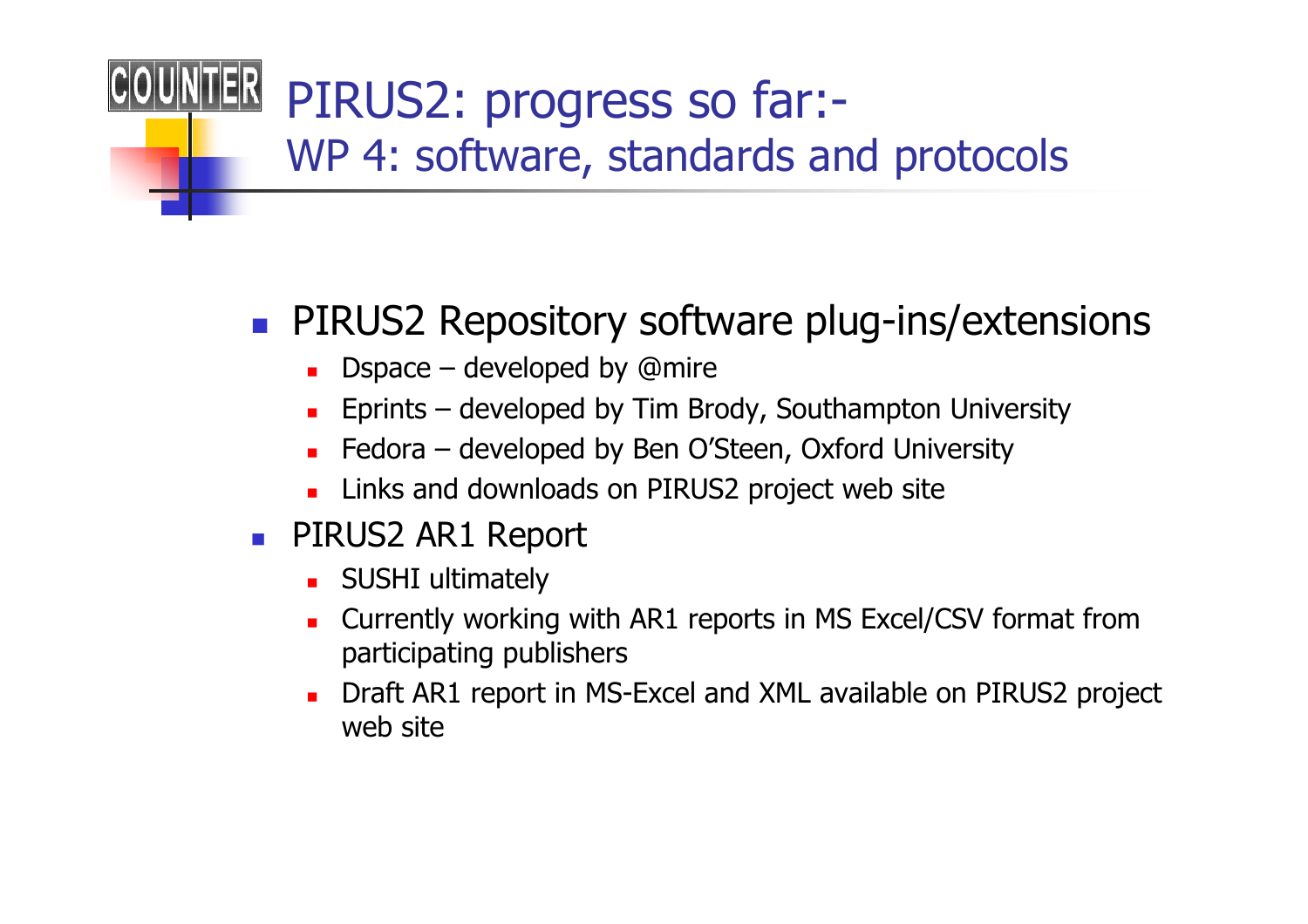### П **Current situation**

- ▔ **Loaded data from 4 publishers** 
	- Over 450,000 articles
	- **From 5,500 journals**
- ▉ **Gathering data via tracker from 3 repositories** 
	- Working on scripts to process and load data
- ▔ **Creating user interface to demonstrate possibilities**
- П ■ Next
	- ٠ **Load data from another 4 publishers**
	- ▔ Extend participation by repositories
	- ▔ Ongoing development and testing of user interface
	- ٠ Develop SUSHI server to re-expose statistics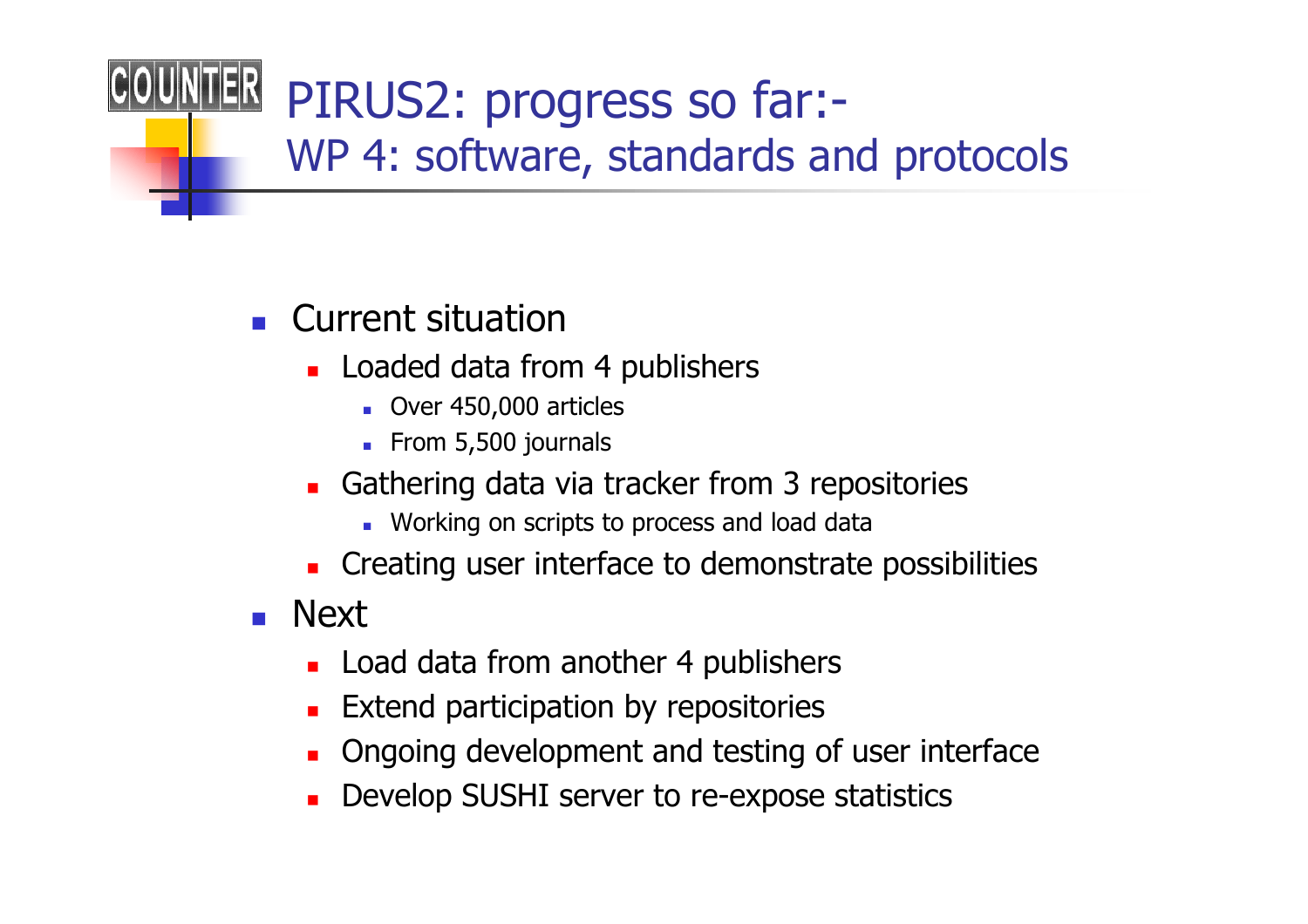# PIRUS2: progress so farWP5: prototype service

- F. **Tests of publisher usage data** 
	- $\blacksquare$  Usage data from 8 publishers f **Usage data from 8 publishers flowing in**
- П **Define functions to be fulfilled by a Central Clearing** House
	- $\overline{\phantom{a}}$  Co **EXECOLLECT, collate and store usage data**
- П **Define capabilities required of a Central Clearing** House
	- $\overline{\phantom{a}}$  Co **EXECONCRETED EXECUTE:** Conversion of logfiles, storage, access control, etc
- F. **Define organizational options for a Central Clearing** House
	- Glo **Global vs. local; identify candidate organizations**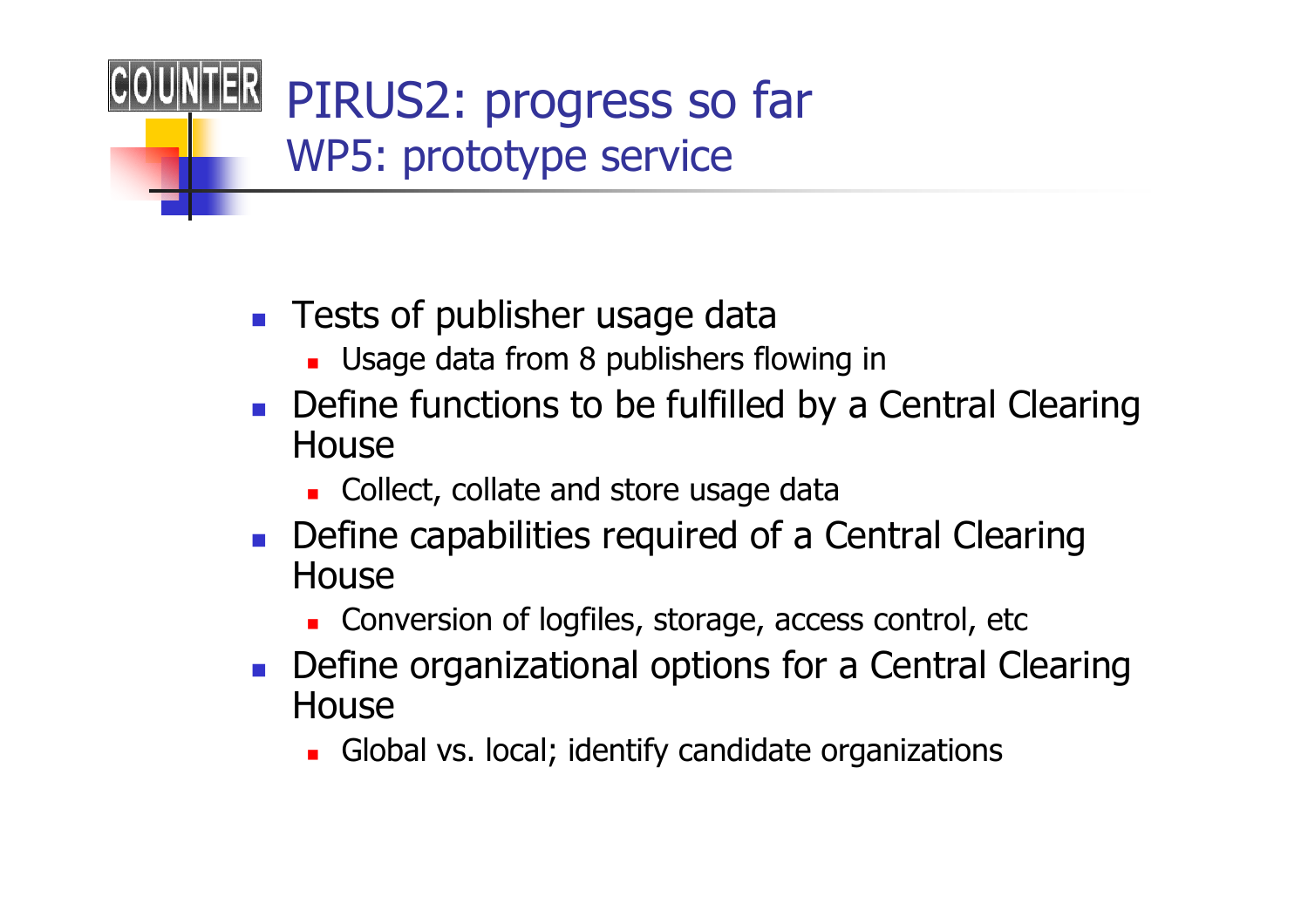

- П **Ross MacIntyre (Mimas, Manchester University)**
- П **Paul Needham (Cranfield University)**
- $\mathcal{C}^{\mathcal{A}}$ Richard Gedye (Oxford University Press)
- П ■ Ed Pentz (CrossRef)
- П ■ Peter Shepherd (COUNTER)